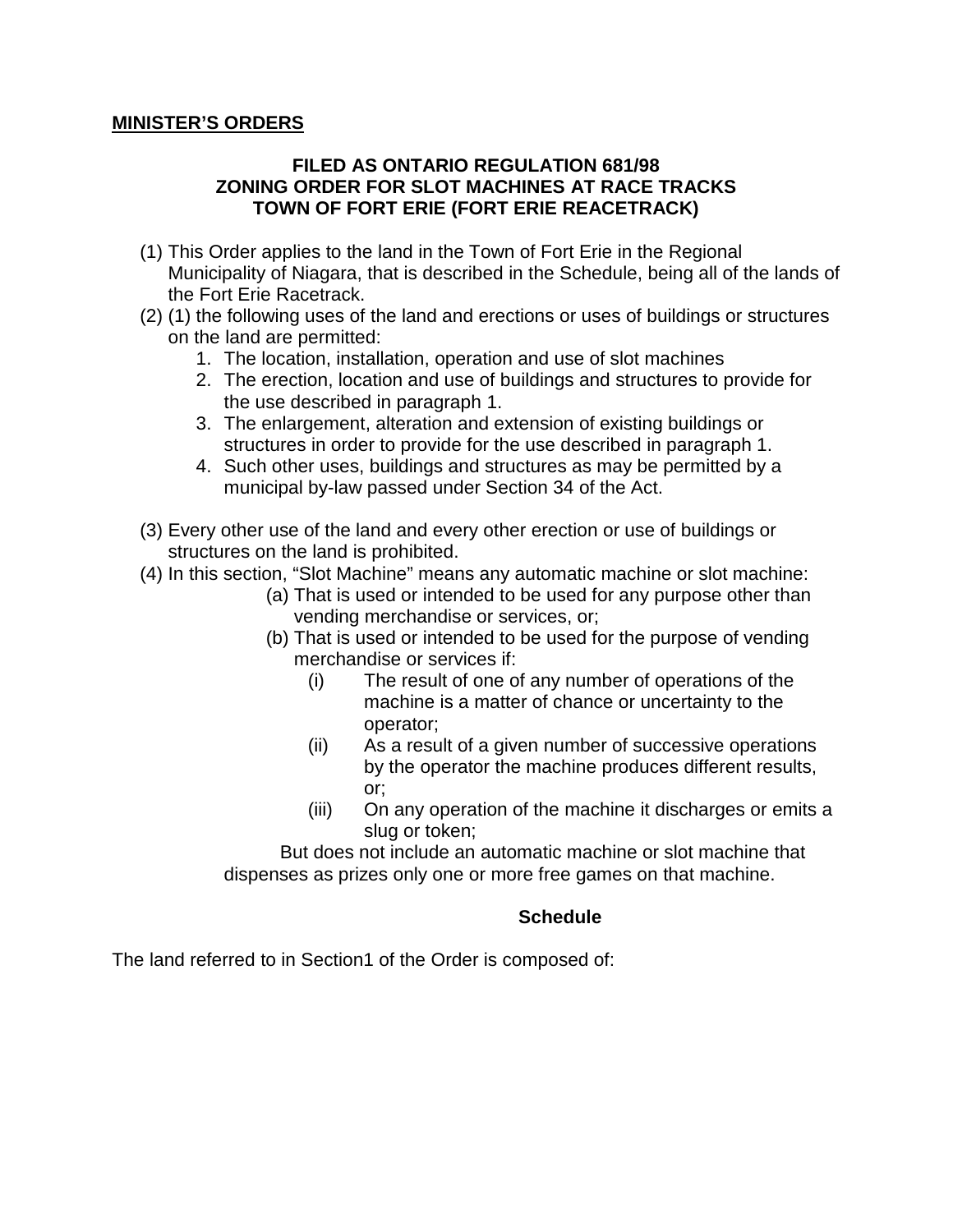## **1. The 1277230 Lands**

### Firstly:

Part of Lot 2, Concession II from the Niagara River, in the former Township of Bertie, now in the Town of Fort Erie, in the Regional Municipality of Niagara, designated as Parts 4,5 and 6 on Plan 59R-1253.

## Secondly:

Part of Lot 3, Concession II from the Niagara River, in the former Township of Bertie, now in the Town of Fort Erie, in the Regional Municipality of Niagara, and Lots 4, 5, 6, 7, 8, 9, 10, 11, 12 and 13, Plan 525, in the Town of Fort Erie, in the Regional Municipality of Niagara, designated as Part 2 on Plan 59R-1253.

## Thirdly:

Parts of Lots 3 and 4, Concession III from the Niagara River, in the former Township of Bertie, now in the Town of Fort Erie, in the Regional Municipality of Niagara, designated as Part 1 on Plan 59R-8190 and Parts 7, 9, 10, 11, 12 and 13 on Plan 59R-1253.

Save and except that Part of Lot 4, Concession III from the Niagara River, in the former Township of Bertie, now in the Town of Fort Erie, in the Regional Municipality of Niagara, designated as Parts 2 and 3 on Plan 59R-8190.

Fourthly:

Part of Block W, Plan 525, in the Town of Fort Erie, in the Regional Municipality of Niagara, designated as Part 14 on Plan 59R-1253.

# **2. The Nordic Lands:**

Parts of Lots 3 and 4, Concession II, Niagara River, former Township of Bertie, designated as Part 1 on Plan 59R-1253, Town of Fort Erie, in the Regional Municipality of Niagara

Registry Division of Niagara South (No. 59) Minister of Municipal Affairs and Housing Dated on December 17<sup>th</sup>, 1998.

# **ORIGINAL ON FILE IN THE PLANNING & PROPERTY SAFETY DEPARTMENT**